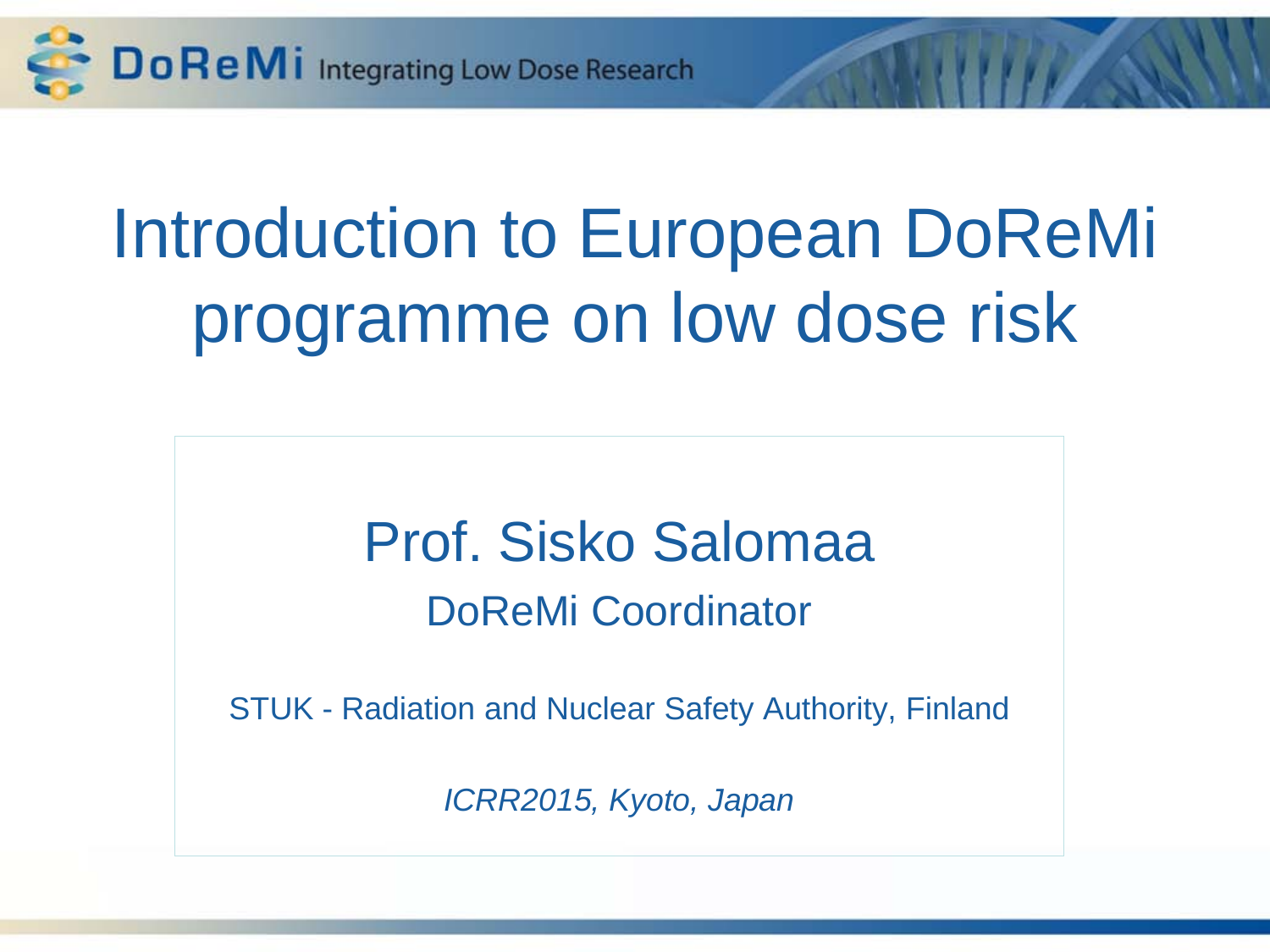

# Aim of DoReMi

- to promote sustainable integration of low dose risk research in Europe
- to act as operational tool to establish the MELODI platform
- to address the key policy questions identified by the HLEG Report on Low Dose Risk Research by RTD, Training and dissemination activities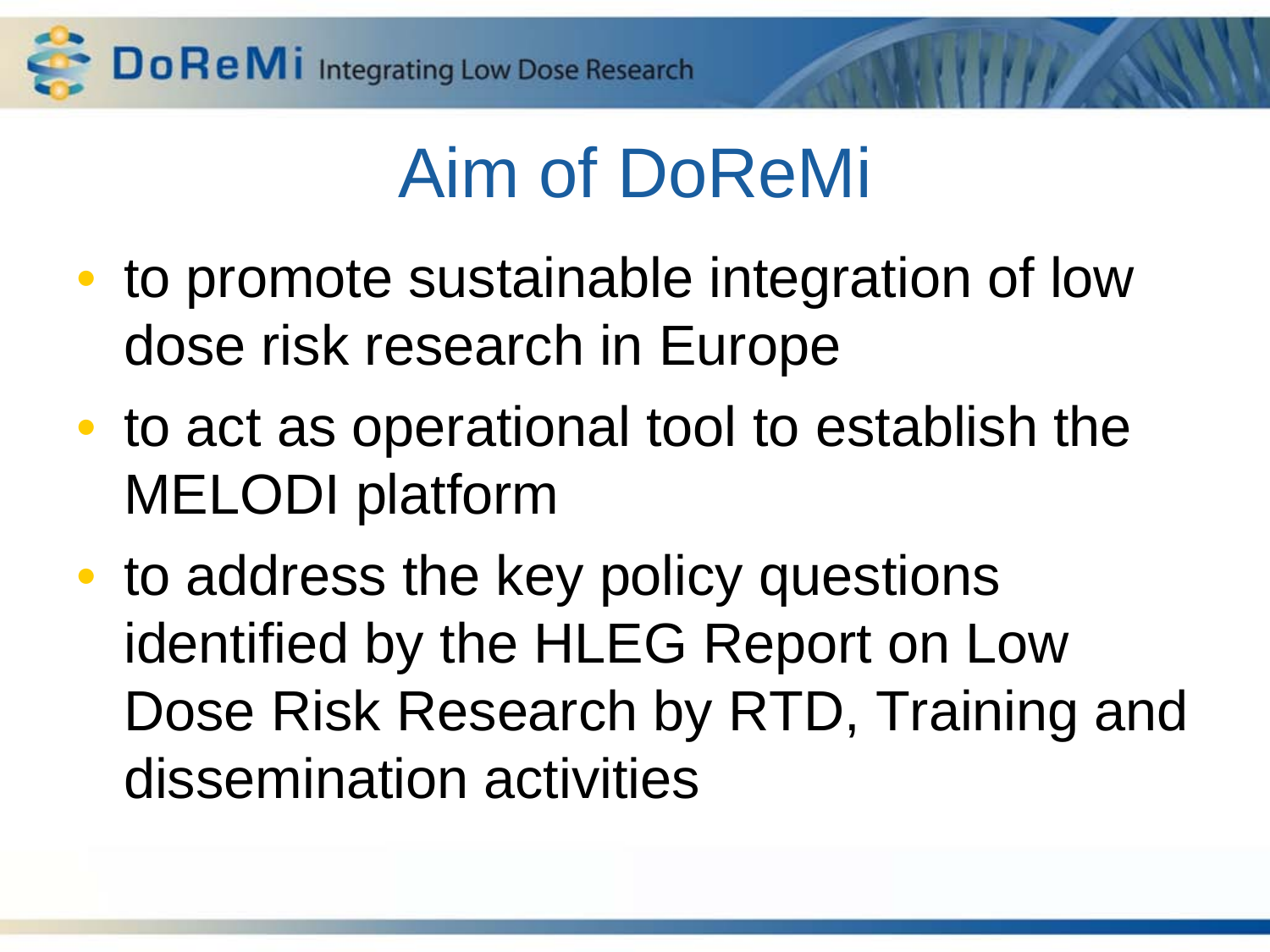Do ReMI Integrating Low Dose Research

## DoReMi Facts and Figures

- EC funding 13 M€, total 21M€
- 2010-2015 (6 years)
- Started with 12 partners
- 3 competive calls and 3 internal calls, proposals evaluated by External Advisory Board
- Expansion of project portfolio and inclusion of new partners
- Final number of partners: 36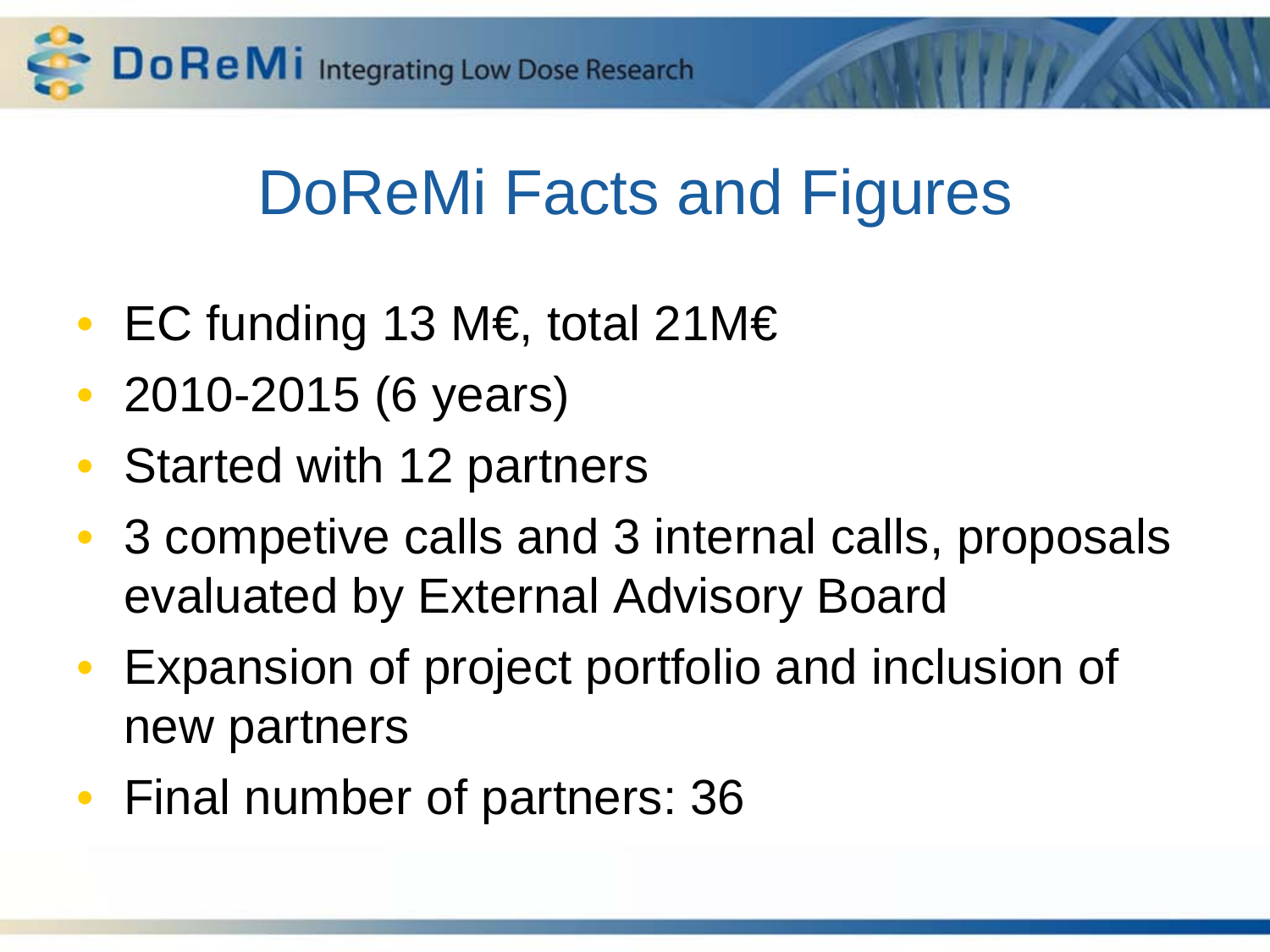## **DoReMi**

# Low Dose Research towards **Multidisciplinary integration**

Network of Excellence 2010-2015 (short term)

www.doremi-noe.net



# **MELODI**

## **Multidisciplinary European Low Dose** Initiative

Open RTD platform guiding priorities in low dose research in Europe (long term)

www.melodi-online.eu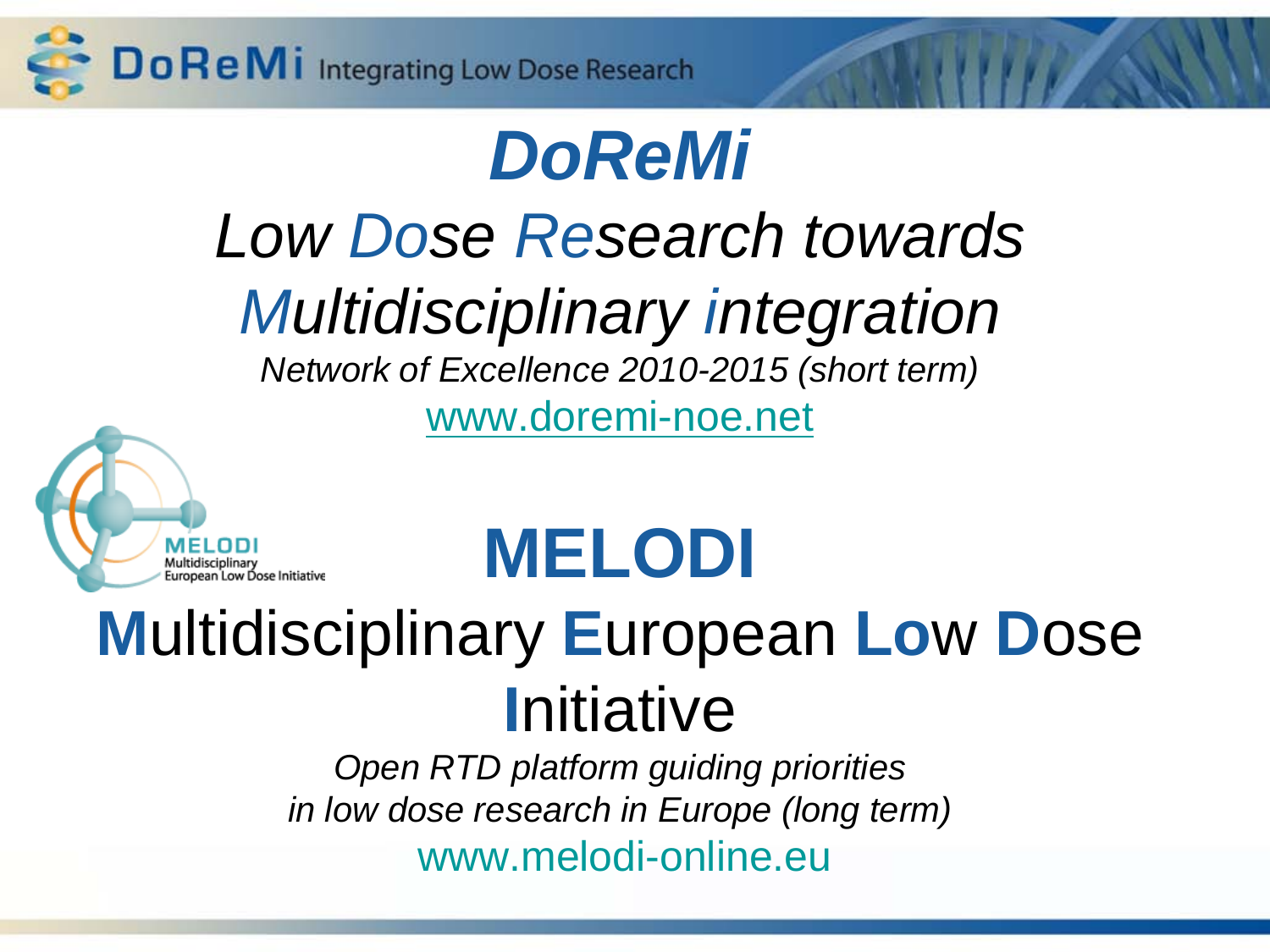

## HLEG Report 2009





### See Cordis for EC Report EUR 23884

### www.melodi-online.eu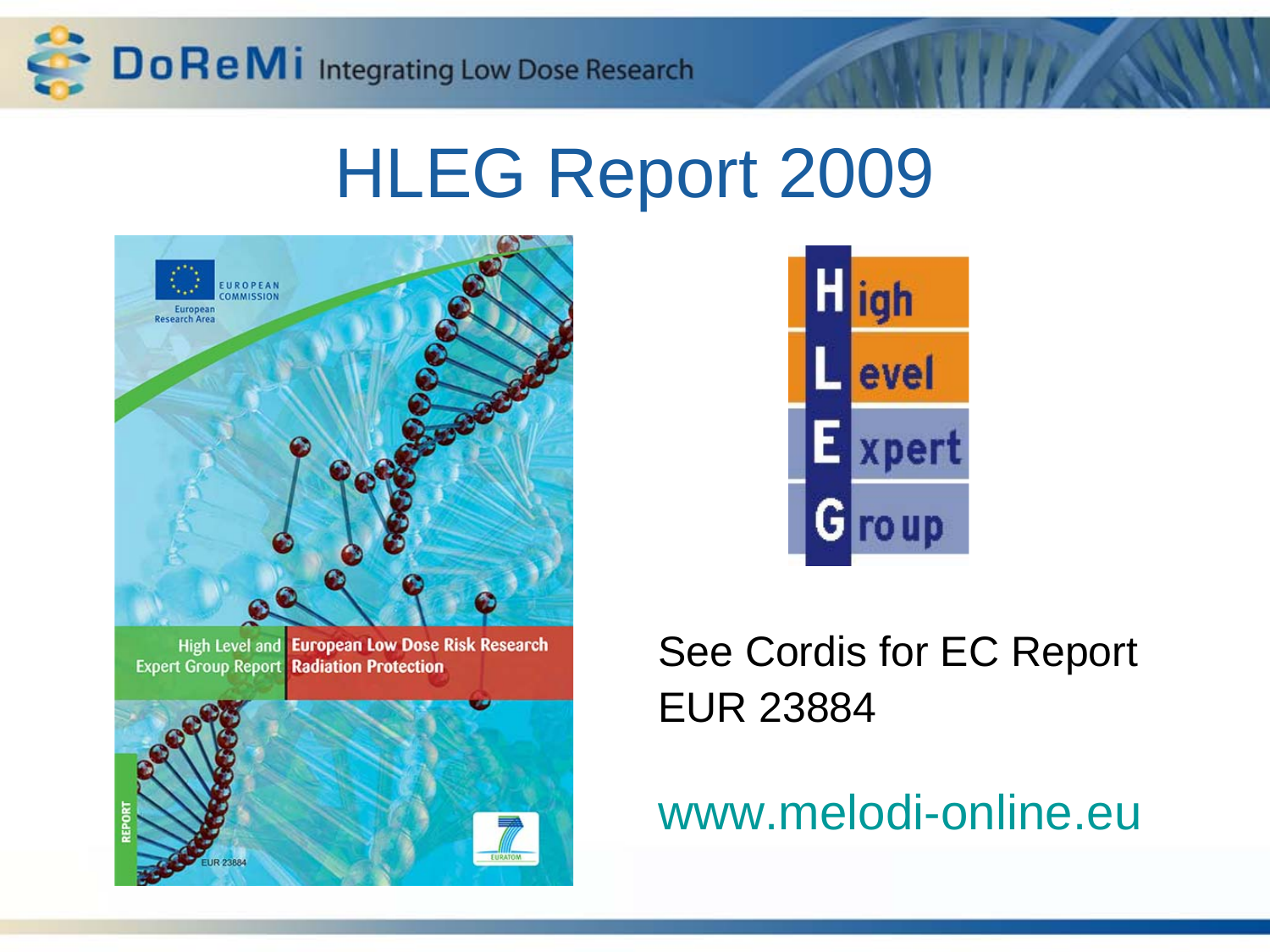

#### **How robust is the system of radiation protection and risk assessment?**

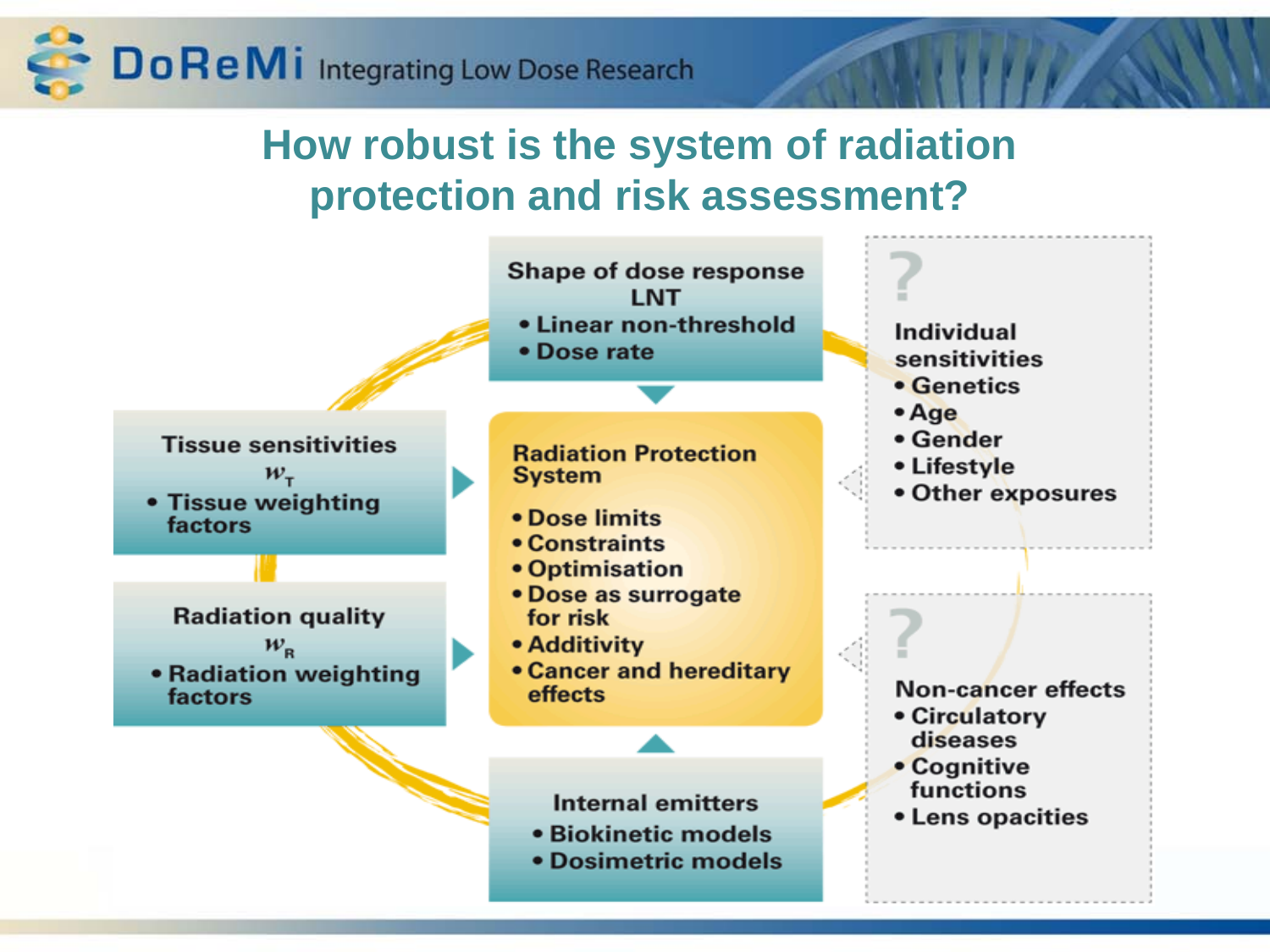Do ReMi Integrating Low Dose Research

MELODI and DoReMi: Complementarity

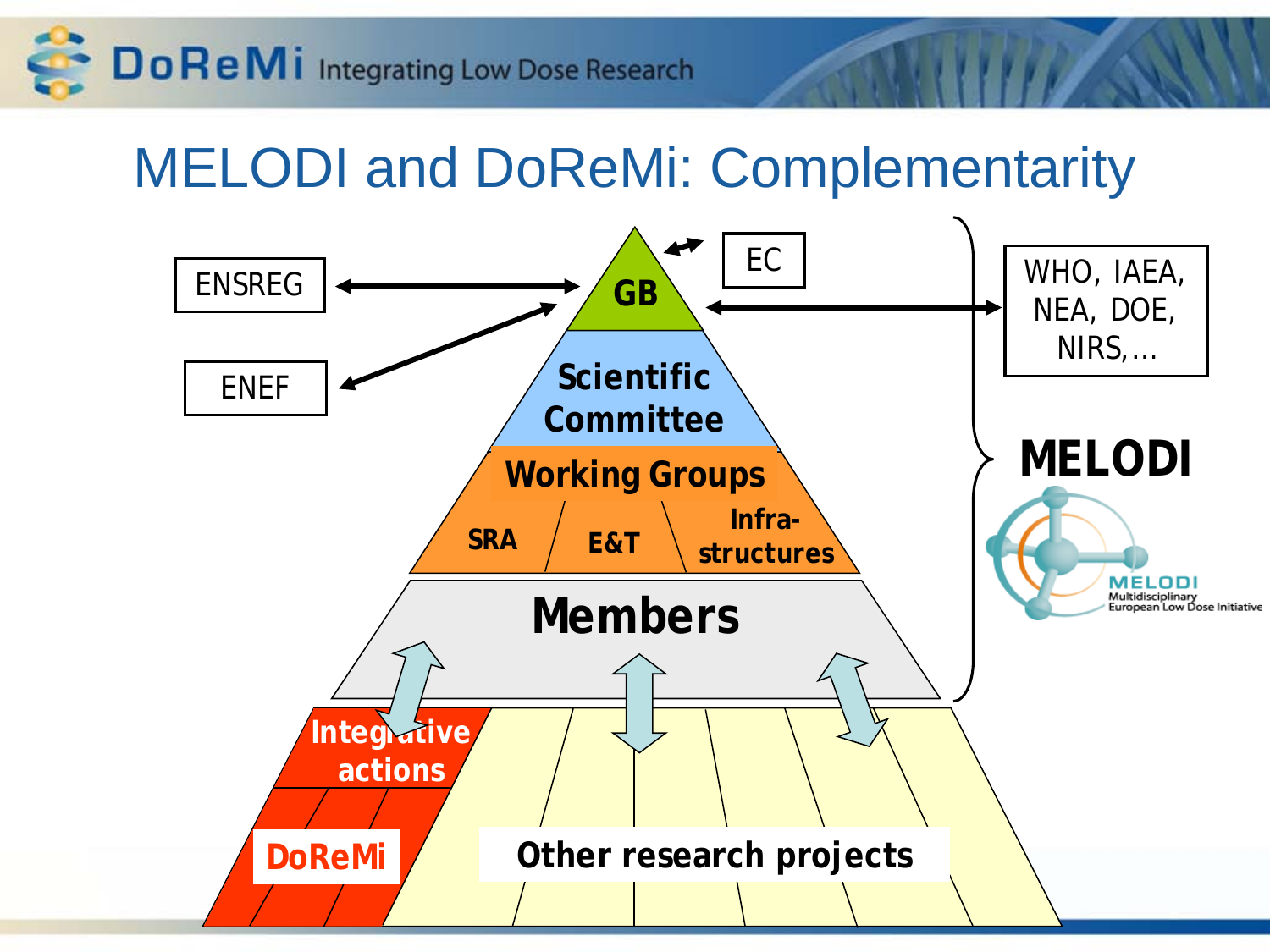

# DoReMi programme structure

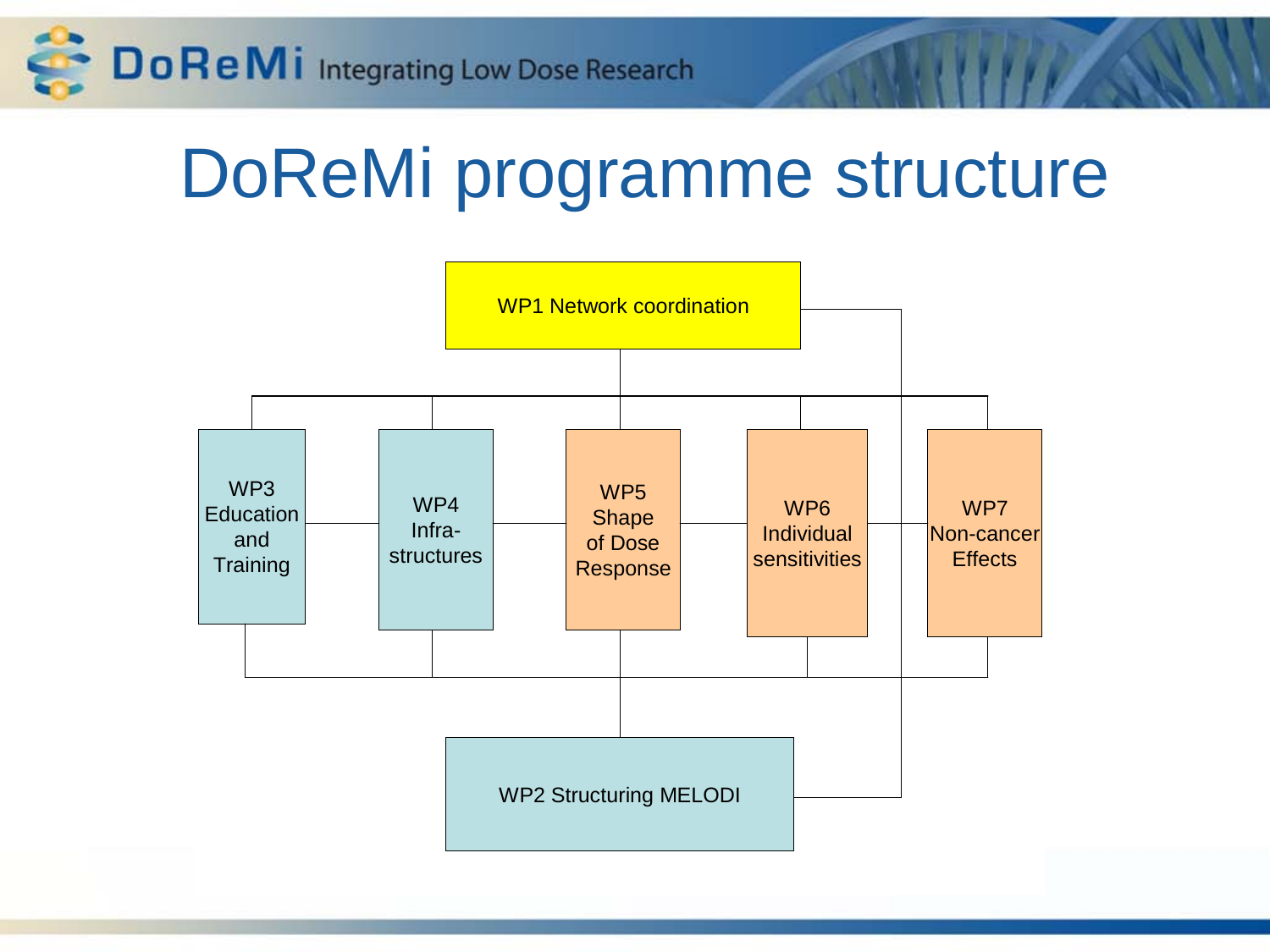

#### **DoReMi Infrastructure Programme**

| <b>Task</b> | <b>Work</b>                                                                                                                    | <b>Starting</b> |
|-------------|--------------------------------------------------------------------------------------------------------------------------------|-----------------|
| 4.1         | Survey of existing facilities for low dose risk research                                                                       | 2010            |
| 4.2         | Characterization of infrastructure needs and roadmap of implementation                                                         | 2010            |
| 4.3         | Implementation of DoReMi support activities for shared infrastructures                                                         | 2010            |
| 4.4         | Development and implementation of access to Infrastructure                                                                     | 2010            |
| 4.5         | Open Access to the UMB low dose irradiation facility (FIGARO)                                                                  | 2011            |
| 4.6         | Dose/Dose-rate Radiation Effects in Brain Cancer Risk (DDRE-<br><b>BrainCancer)</b>                                            | 2011            |
| 4.7         | Low dose/dose rate gamma irradiation facility for in vitro biological<br>systems (LIBIS)                                       | 2012            |
| 4.8         | Integration of STORE into DoReMi as a trustable and viable database<br>and/or pointer to biobanks and ascertain sustainability | 2012            |
| 4.9         | Provision of ion microbeam irradiation facility SNAKE (MicroRAD)                                                               | 2013            |
| 4.10        | Laboratory infrastructure for retrospective radon and thoron<br>dosimetry (RETRODOS)                                           | 2014            |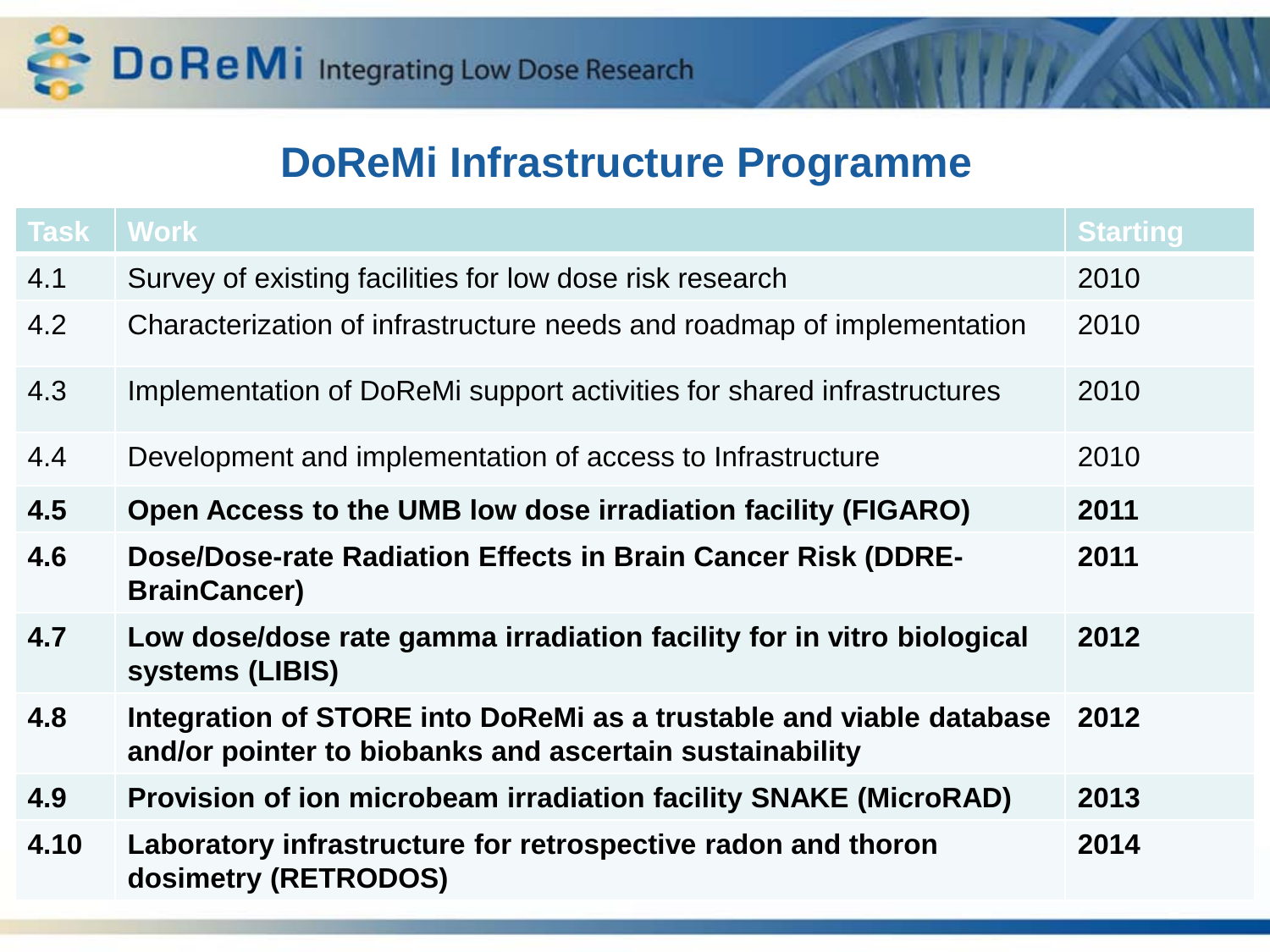

#### **DoReMi Shape of dose response programme**

| Task  | <b>Work</b>                                                                                                                            | <b>Starting</b> |
|-------|----------------------------------------------------------------------------------------------------------------------------------------|-----------------|
| 5.1   | Phase – shifts in responses and processes at high/low doses and dose rates                                                             | 2010            |
| 5.1.1 | Low dose Gene Expression signature (LoGiC)                                                                                             | 2011            |
| 5.2   | Assessing the relative contribution of targeted (DNA), non-targeted and systemic processes to<br>radiation carcinogenesis              | 2010            |
| 5.2.1 | Modulation of Inflammation by low and moderate dose lonising Radiation (ModInIR)                                                       | 2011            |
| 5.3   | The dynamics of pre-neoplastic change and clonal development                                                                           | 2010            |
| 5.4   | Mathematical models to link experimental findings and epidemiological data                                                             | 2010            |
| 5.5   | Assessing the risk from internal exposures                                                                                             | 2010            |
| 5.5.1 | <b>Internal Emitters in Uranium Miners (INTEMITUM)</b>                                                                                 | 2013            |
| 5.5.2 | Assembly of internal radiation dose for UKAEA and AWE epidemiology cohorts (AIRDoseUK)                                                 | 2013            |
| 5.6   | Track structures and initial events: an integrated approach to assess the issue of radiation<br>quality dependence (INITIUM)           | 2012            |
| 5.7   | Induction and facilitation of chromothripsis by low dose ionizing radiation (In-FaCT-IR)                                               | 2013            |
| 5.8   | Concerted Action for an Integrated (biology-dosimetry-epidemiology) Research project on<br><b>Occupational Uranium Exposure (CURE)</b> | 2013            |
| 5.9   | Low dose radiation-induced non-targeter effects in vivo: the role of microvesicles in signal<br>transduction (Rad-Mvivo)               | 2014            |
| 5.10  | Effects of Chronic LOw-dose Gamma Irradiation on GAstrointestinal Tumorigenesis<br>(CLOGICAT)                                          | 2014            |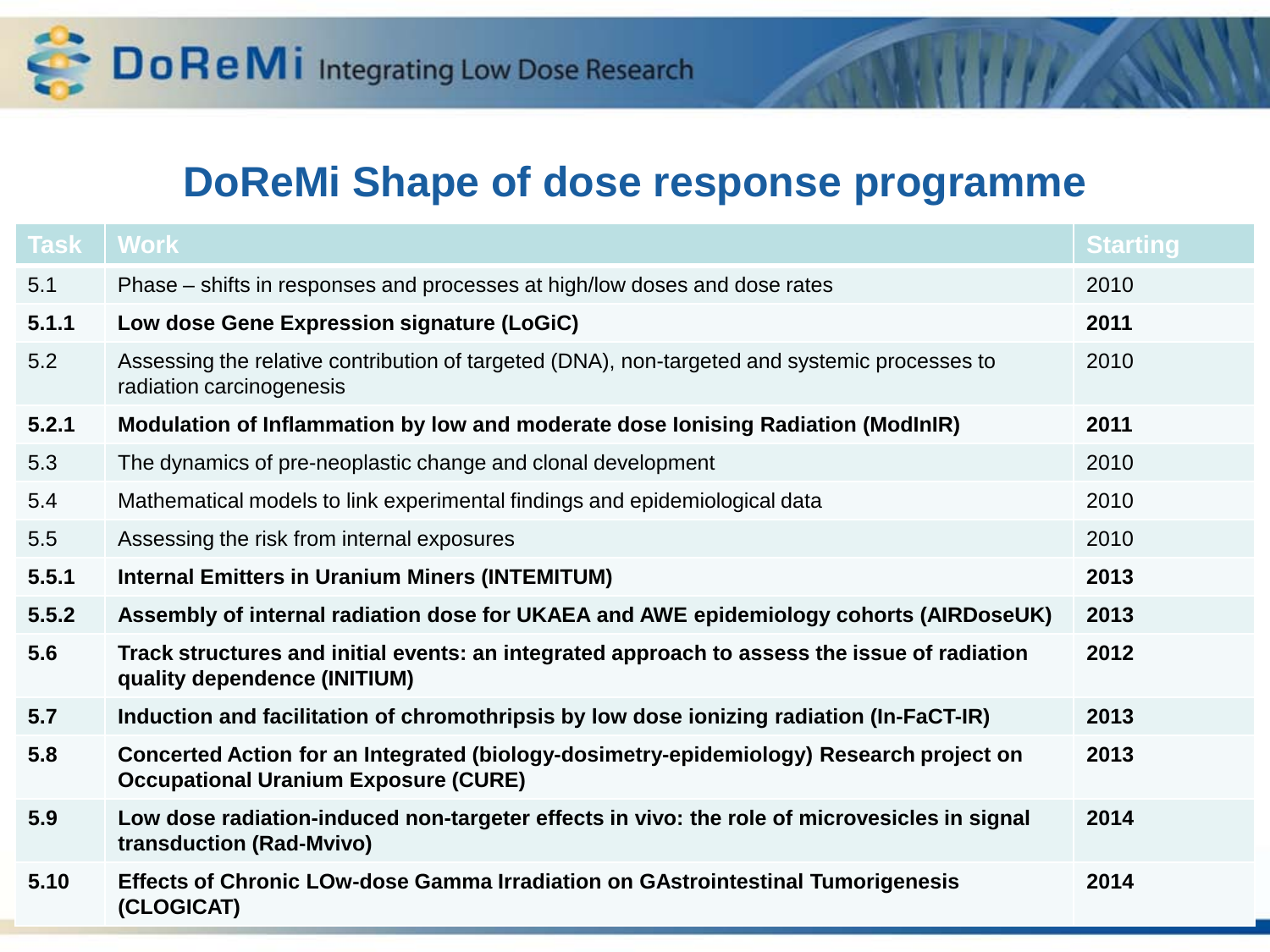

#### **DoReMi Individual sensitivity programme**

| <b>Task</b> | <b>Work</b>                                                                                                                                                     | <b>Starting</b> |
|-------------|-----------------------------------------------------------------------------------------------------------------------------------------------------------------|-----------------|
| 6.1         | Molecular epidemiological studies to address the role of individual genetic variation in<br>determining susceptibility to low doses                             | 2010            |
| 6.2         | Identification of genetic modifiers of individual cancer susceptibility and their<br>mechanisms of action                                                       | 2010            |
| 6.3         | Modelling of the effects on risk prediction models due to changes in biological processes<br>influenced by genetic variability                                  | 2010            |
| 6.4         | The effect of genetic modifiers on carcinogenesis following low dose rate exposure                                                                              | 2010            |
| 6.5         | Contribution of genetic and epigenetic mechanisms that indirectly influence<br>susceptibility to radiation-induced cancer                                       | 2010            |
| 6.6         | Implementation of the DoReMi strategy for a large scale molecular epidemiological<br>study to quantify genetic contribution to individual susceptibility        | 2010            |
| 6.7         | Planning expansion of research portfolio                                                                                                                        | 2010            |
| 6.8         | Predicting individual radiation sensitivity with Raman microspectroscopy (PRISM)                                                                                | 2011            |
| 6.9         | Integrating radiation biomarker into epidemiology of post-Chernobyl thyroid<br>cancer from Belarus (INT-Thyr)                                                   | 2012            |
| 6.10        | Characterization of DNA lesions in the nuclear ultrastructure of differentiated and<br>tissue-specific stem cells after protracted low-dose radiation (Zif-TEM) | 2013            |
| 6.11        | Mechanism of low dose response to ionizing radiation and its significance in<br>radiation protection (RADSENS)                                                  | 2013            |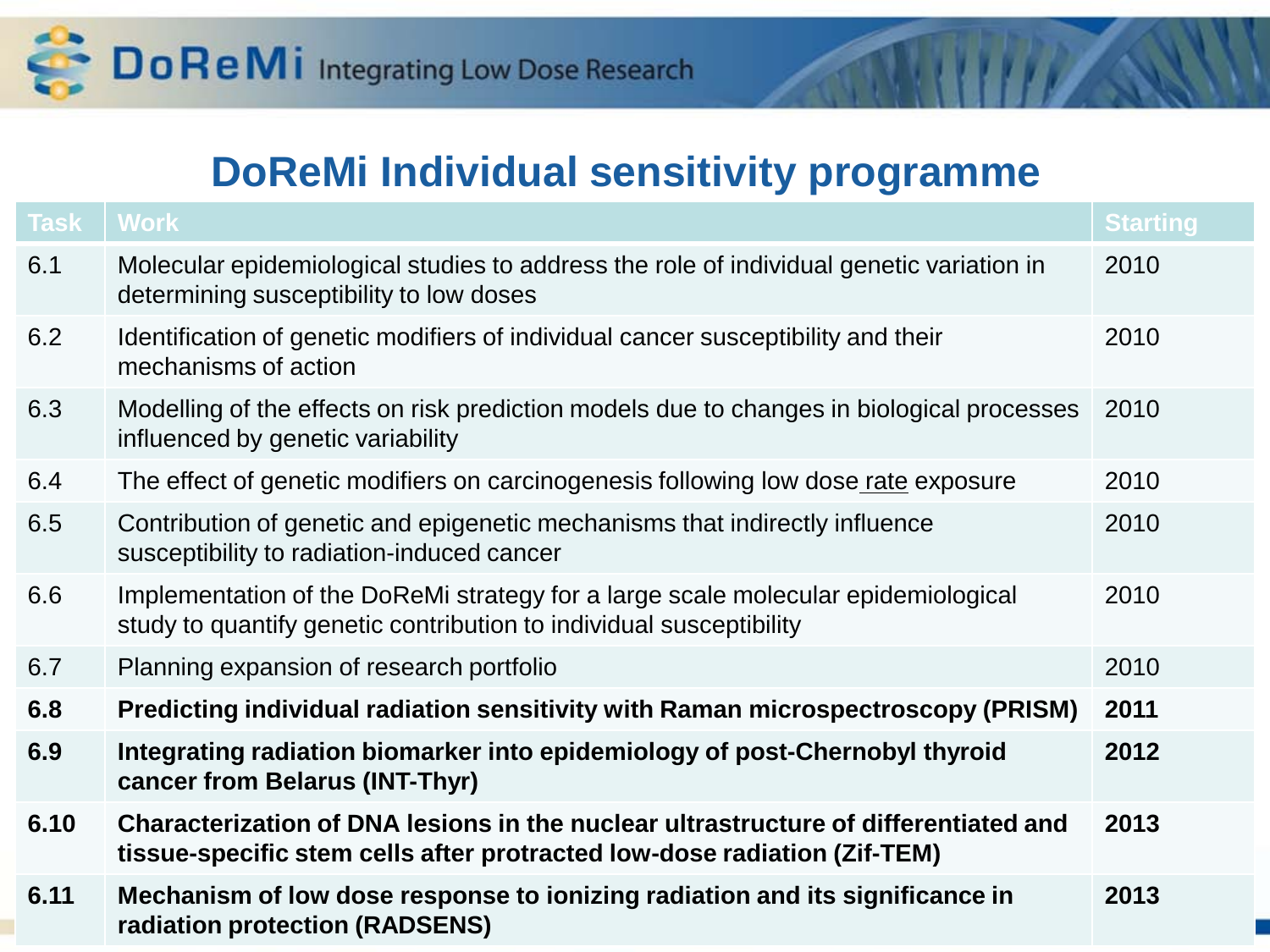

#### **DoReMi Non-cancer effects programme**

| Task  | <b>Work</b>                                                                                                                                                                    | <b>Starting</b> |
|-------|--------------------------------------------------------------------------------------------------------------------------------------------------------------------------------|-----------------|
| 7.1   | Structuring the research effort on non-cancer effects according to the HLEG roadmap: organisation of<br>consultation/exploratory meetings and funding integrative RTD projects | 2010            |
| 7.2   | Preparation of a pilot study to conduct molecular epidemiology studies in vascular radiation damage                                                                            | 2010            |
| 7.3   | Feasibility study towards a systems biology approach of radiation response of the endothelium                                                                                  | 2010            |
| 7.4   | Pilot epidemiological study of lens opacities among a cohort of interventional radiologists and cardiologists                                                                  | 2010            |
| 7.4.1 | Lens opacities: Methodology implementation (ELDO)                                                                                                                              | 2012            |
| 7.5   | Pilot study of external irradiation versus internal contamination effects on neurogenesis                                                                                      | 2010            |
| 7.6   | Study on contribution of low dose X-radiation in induction of anti-inflammation                                                                                                | 2010            |
| 7.7   | Low dose Gene Expression signature and its impact on Cardiovascular disease (LoGiC)                                                                                            | 2011            |
| 7.8   | Study on contribution of low dose X-radiation in induction of cataractogenesis and influencing genetic<br>and cell communication factors (LDR-OPTI-GEN)                        | 2013            |
| 7.9   | Low and moderate dose radiation effects on brain microvascular pericytes: epigenetic mechanisms<br>and functional consequences (PERIRAD)                                       | 2013            |
| 7.10  | Influence of a chronic LD and LDR exposure onto the development of Parkinson symptoms in<br>genetically predisposed Pitx3-EYL/EYL Ogg1-/- mouse mutant (OSTINATO)              | 2013            |
| 7.11  | Epidemiological pilot study on radiation-induced cataract in interventional cardiology (EVAMET)                                                                                | 2014            |
| 7.12  | Effect of low doses of low-LET radiation on impaired vascular endothelium (ELDORENDO)                                                                                          | 2014            |
| 7.13  | Low-dose ionizing radiation-induced cataracts in the mouse: invivo and invitro studies (RadCat)                                                                                | 2014            |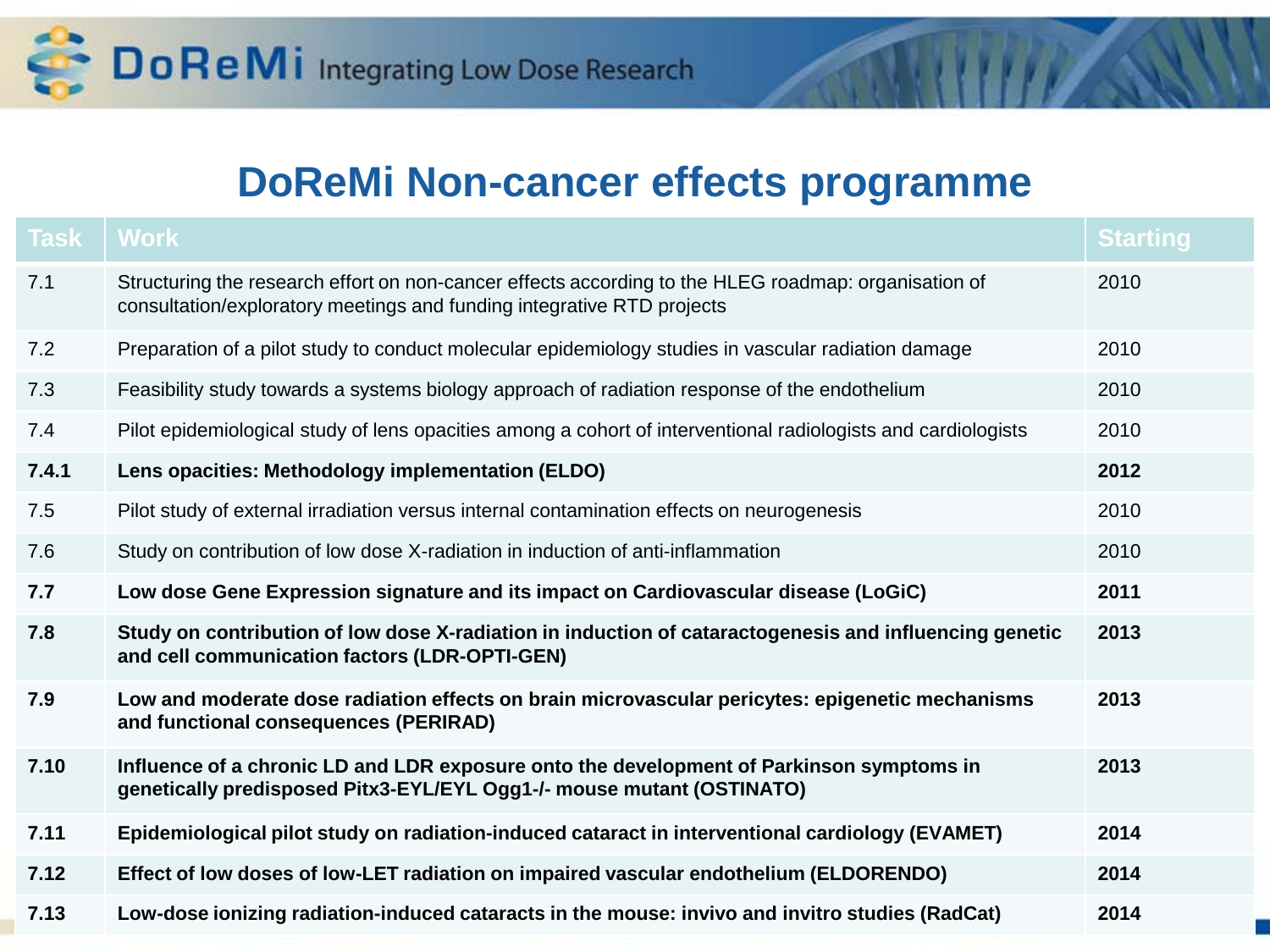# Summary of DoReMi

### • **Joint Programme for Integration**

- MELODI Association established and operational
- Inclusion of 24 new partners in DoReMi

### • **Joint Programme for Research**

- TRA and TRA Statements
- 3 competitive and 3 internal calls
- Expansion of programme porfolio from 22 to 49 tasks, a total of 27 new tasks/sub-tasks
- Supporting the development of MELODI SRA

### • **Joint Programme for Spreading of Excellence**

- Supporting 6-9 training courses each year
- 2-year MSc programme Munich?
- Dissemination: workshops, web site, publications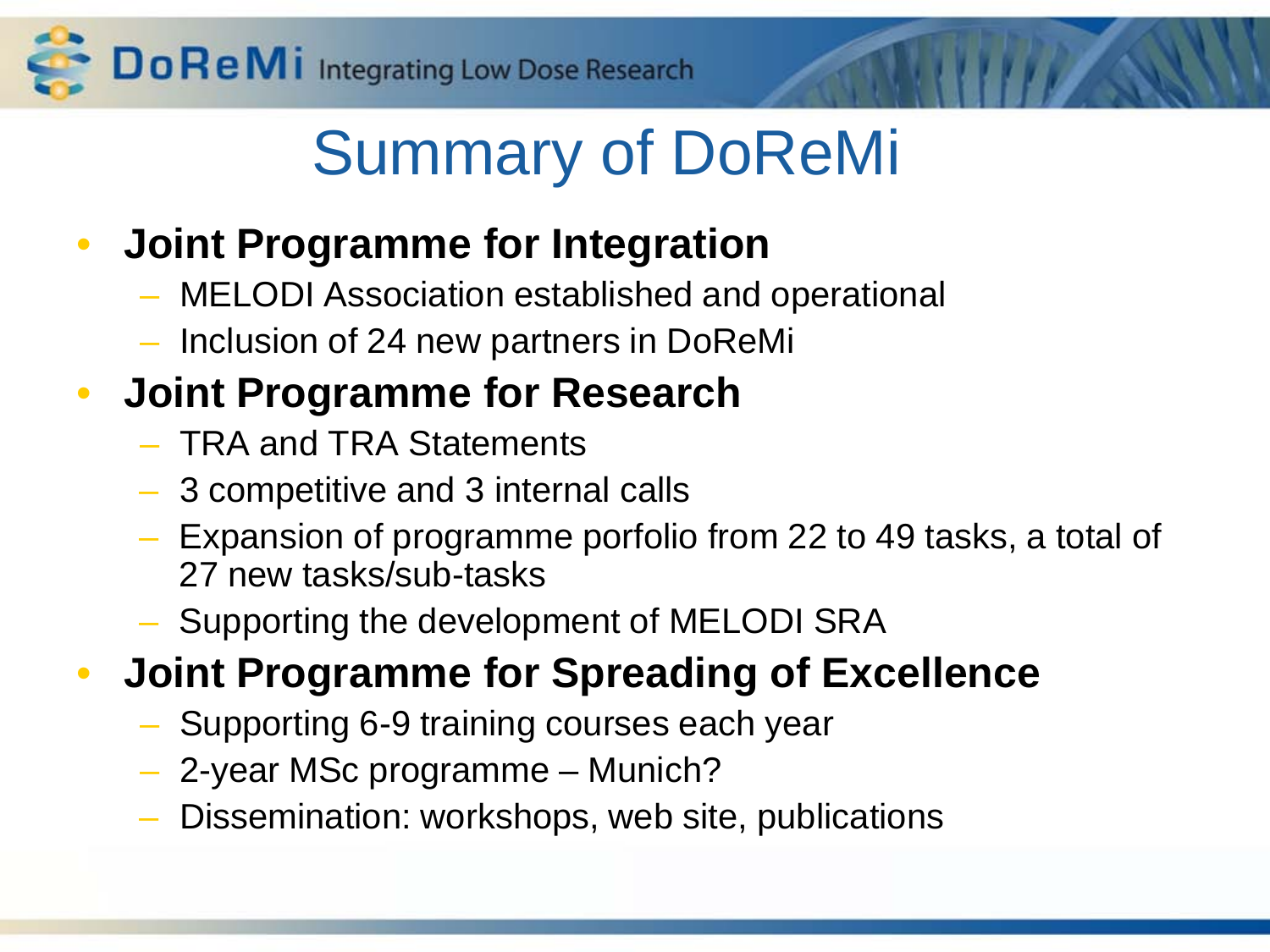### **DoReMi** Integrating Low Dose Research

 $\Leftarrow$ 

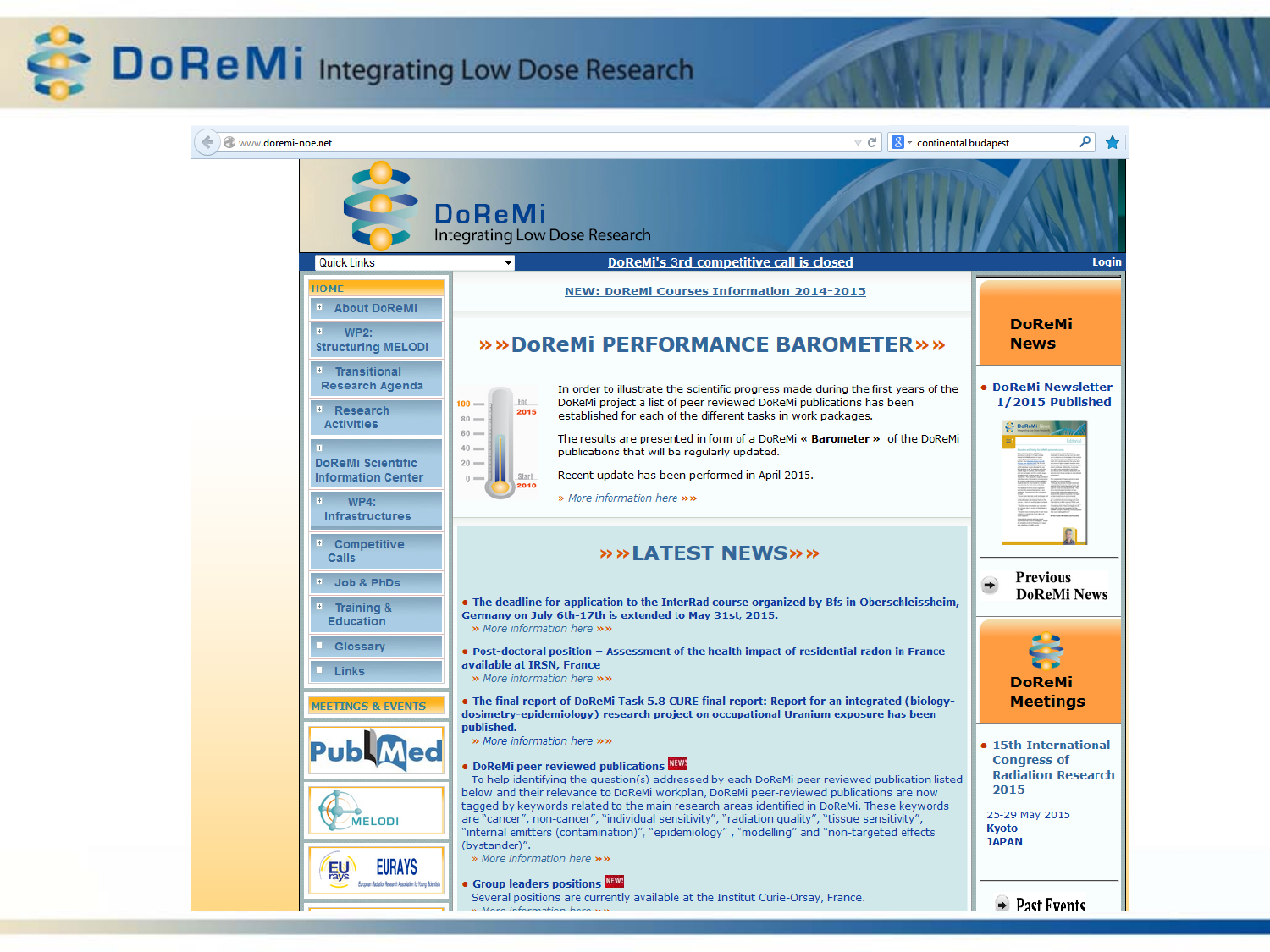Do ReMi Integrating Low Dose Research

### Evolution of European RP Research Area



### **OB NERIS**





- High Level and Expert Group Report (2009)
- Letter of Intent for MELODI: BfS, IRSN, CEA, STUK, ISS (2009)
- Association with 15 founding members  $(2010)$
- Strategic Research Agenda, SRA (2011)
- Enlargement of MELODI (2011, 2012, 2013, 2014): now 31 members
- Other parallel RP research platforms established: NERIS (2011), ALLIANCE (2012)
- EC proposes MELODI to take lead (2012)
- OPERRA: Open Project for European Radiation Research Area (2013-2017)
- EURADOS published SRA (2014)
- $\checkmark$  Horizon2020: Call for European Joint Program (2014)
- CONCERT EJP starting in June 2015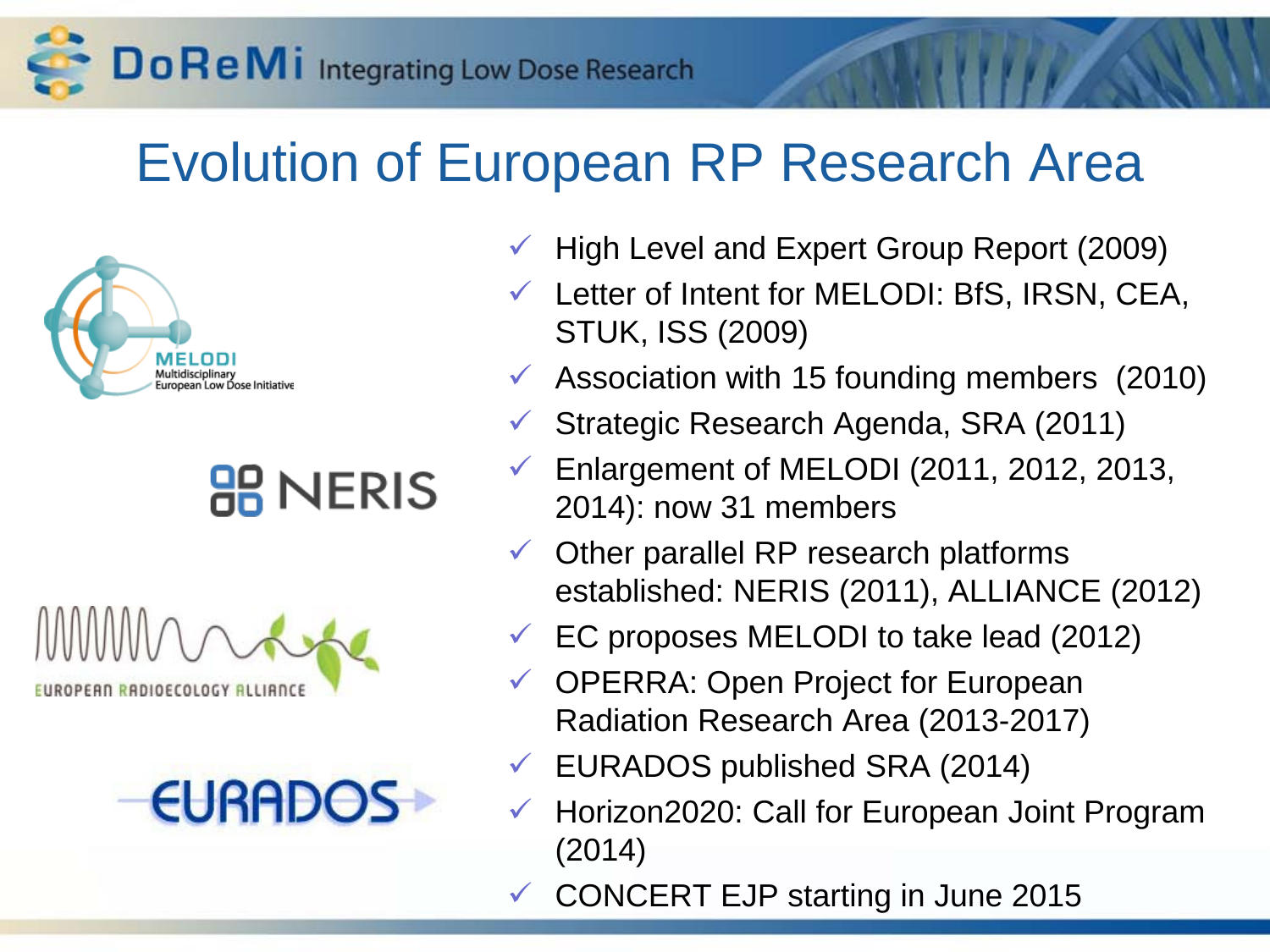

### European radiation protection research platforms